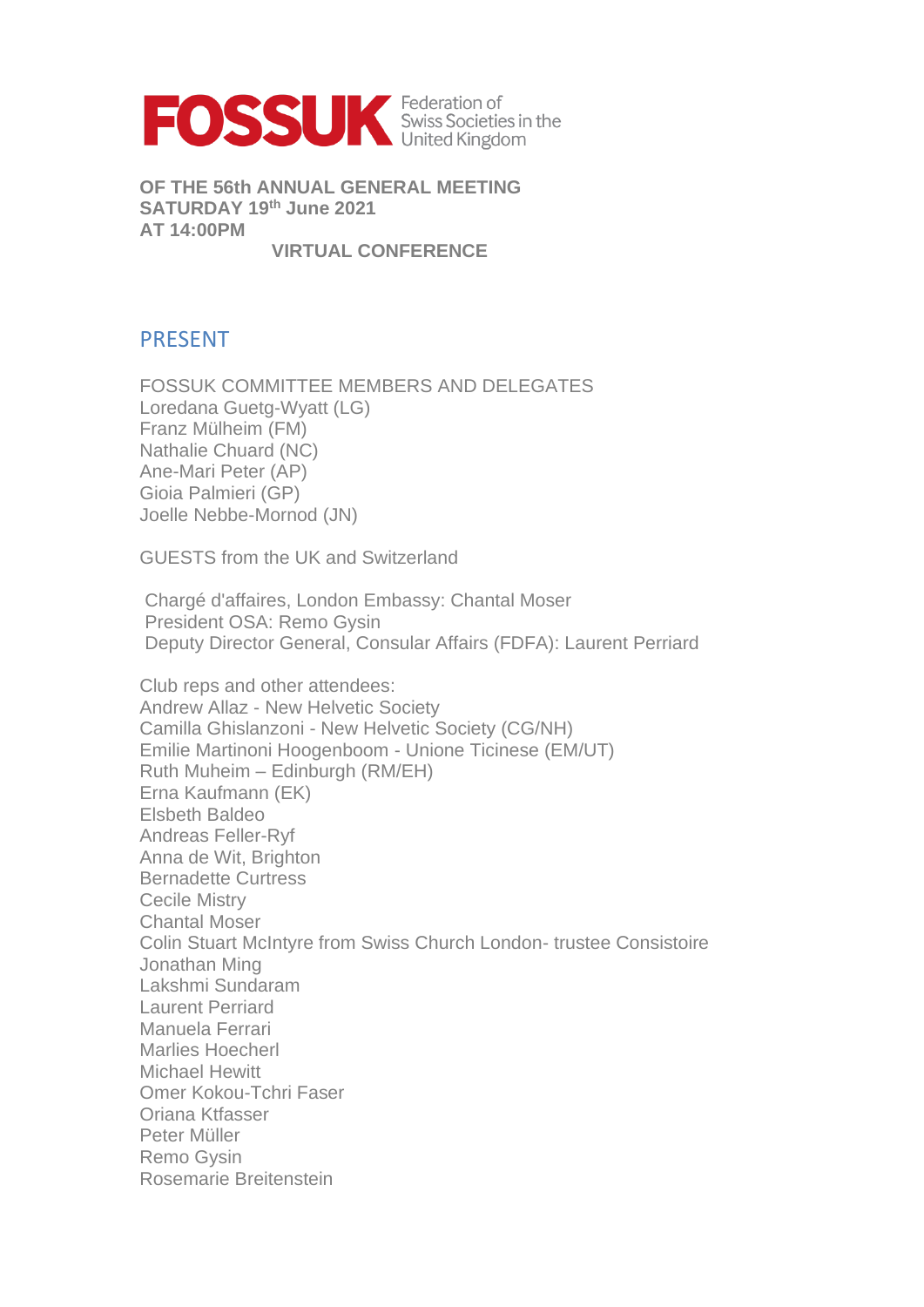Sarah Grand Clement Simona Regazzoni Kwenda Suzanne Egloff Margrit Lyster Michelle Hufschmid

MINUTES Joelle Nebbe-Mornod (JN)

# AGM started at 14:04

# 1. WELCOME

Welcome and introductions of guests. Camilla as Chair Chantal Emilie approved

#### Embassy message:

New ambassador arriving in August Tough year for the embassy: Brexit bilateral agreements, next step finance and trade Settlement scheme: please help get the message out for the last 2 weeks

#### President's introduction

From Zurich, ski, Swiss food, culture, works in consumer goods industry (chocolate)

Fossuk: young citizen events and saving Swiss national day

Want to increase engagement with the Swiss community

# 2. APOLOGIES

Vincent Croset Manchester Swiss Club

## 3. Minutes of AGM 2020

2020 Approved EM/UT and EK

2019 CG/NH and EK

## 4. Presidents Annual Report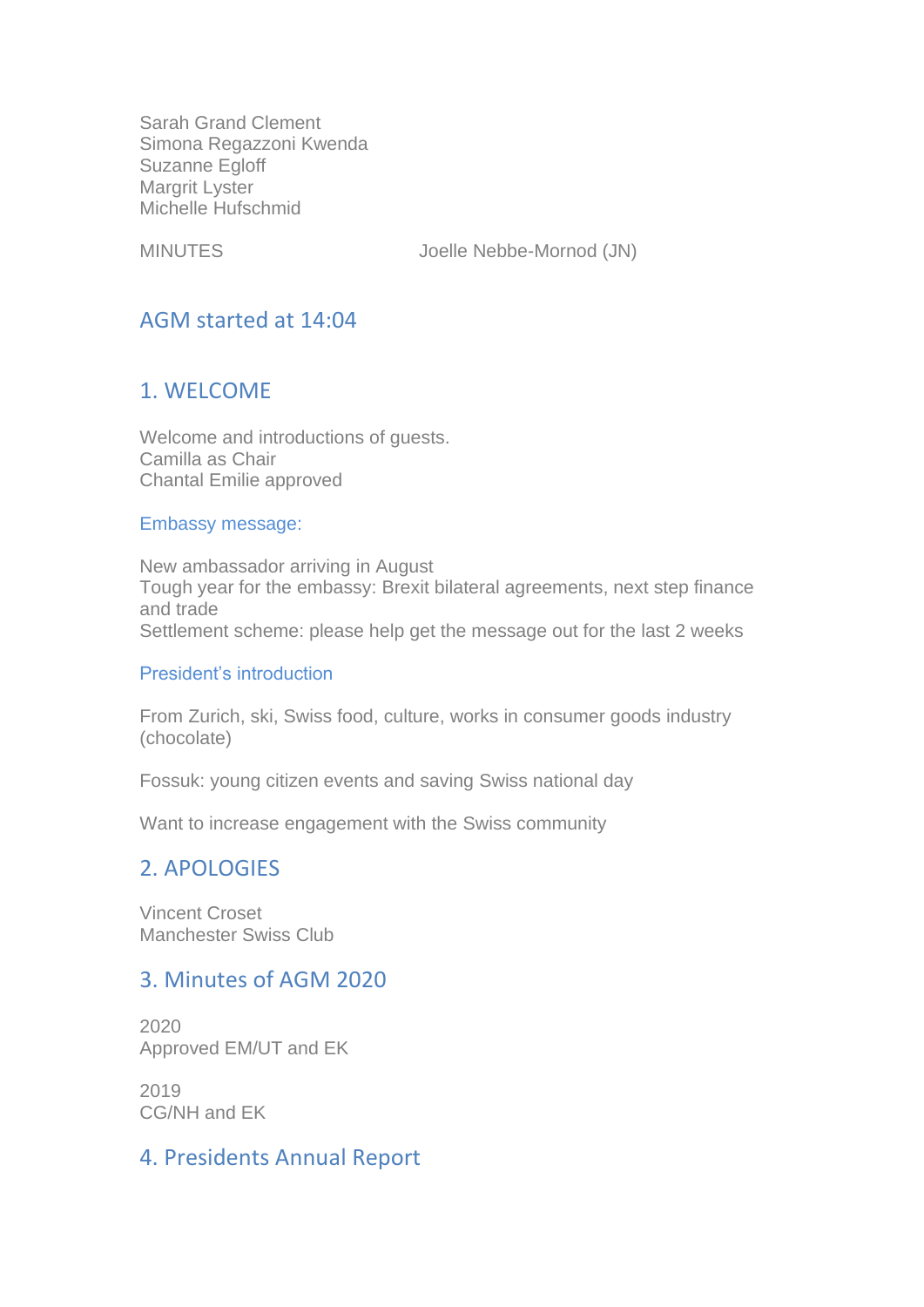Approved RM/EH and EK

### 5. DELEGATES REPORT

Approved CG/NH, EK, EM/UT

# 6. FINANCE

Adopt accounts 2020

No questions Approved EK and RM/EH

Auditors report 2020

No questions Approved CG/NH, EM/UT and EK

Budget 2021

No questions Approved RM/EH and EM/UT

Membership 2021

No questions Approved EK and CG/NH

# 7. AGM 2022

Not announced yet, we will wait until we can arrange it with the new ambassador

### 8. FOSSUK COMMITTEE

Who are the committee (photos) Who are the delegates (photos) Covid

Farewell to Sarah and Vincent Vincent is too active, work promotion Sarah is returning to Geneva UN, will present the survey Treasurer Loredana stepping down

### 9. MEDIA UPDATE

Slide explained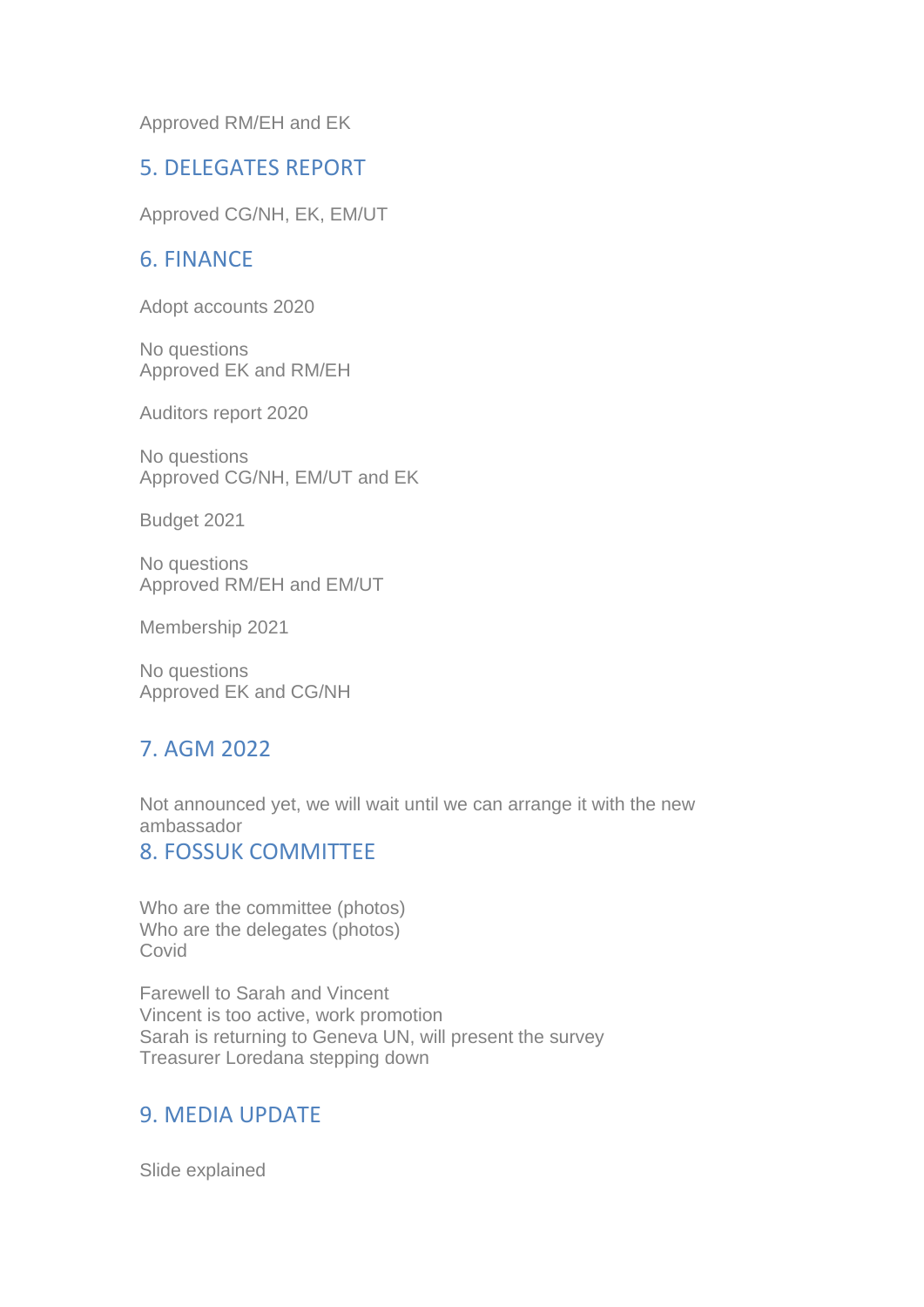Twitter / facebook / site / swiss reviews / osa website

# 10. SURVEY

A tiny fraction and not representative but interesting insights Heavily skewed working age. Covers all time periods.

Important issues: Brexit, family life, retirement, study/work, bank account Other issues: administration, pension, health, inheritance and wills, next generation, contact with other swiss, languages

High membership of facebook groups Number of clubs mentioned No group or club local, or club disappeared

How to use? Reach out to groups and platforms, events and

# 11. Update by Deputy Director General, Consular Affairs, Laurent Perriard

Please refer to the shared slides and recording, but summary: International Relations. From June 2020, taken over connection to the Swiss abroad

Service overview slide – special mention to helpline +41 58 465 33 33

UK swiss abroad are younger Overview of network Mind the gap Voting – important to democracy but votation papers too slow Advocates in parliament Evoting, OSA is lobbying, 2022 things start to move, new test period.

Future plans: Reopening of Schengen borders, vaccine list, deadline Wed 22 Ageing abroad, need to support more Travel Admin app, extend to develop an app covering everything Civil status modernisation, digital processes Osa contract 2022

Comment by Franz on civil status and difficulty registering a marriage with the embassy – agreement by Laurent Perriard. Passport renewal issues by Michelle, discussion by Simona, Chantal, Laurent AHV contributions discussion, Andreas – Chantal: discussions are intense and conclusion is coming

Settled status proof, by Anna de Wit